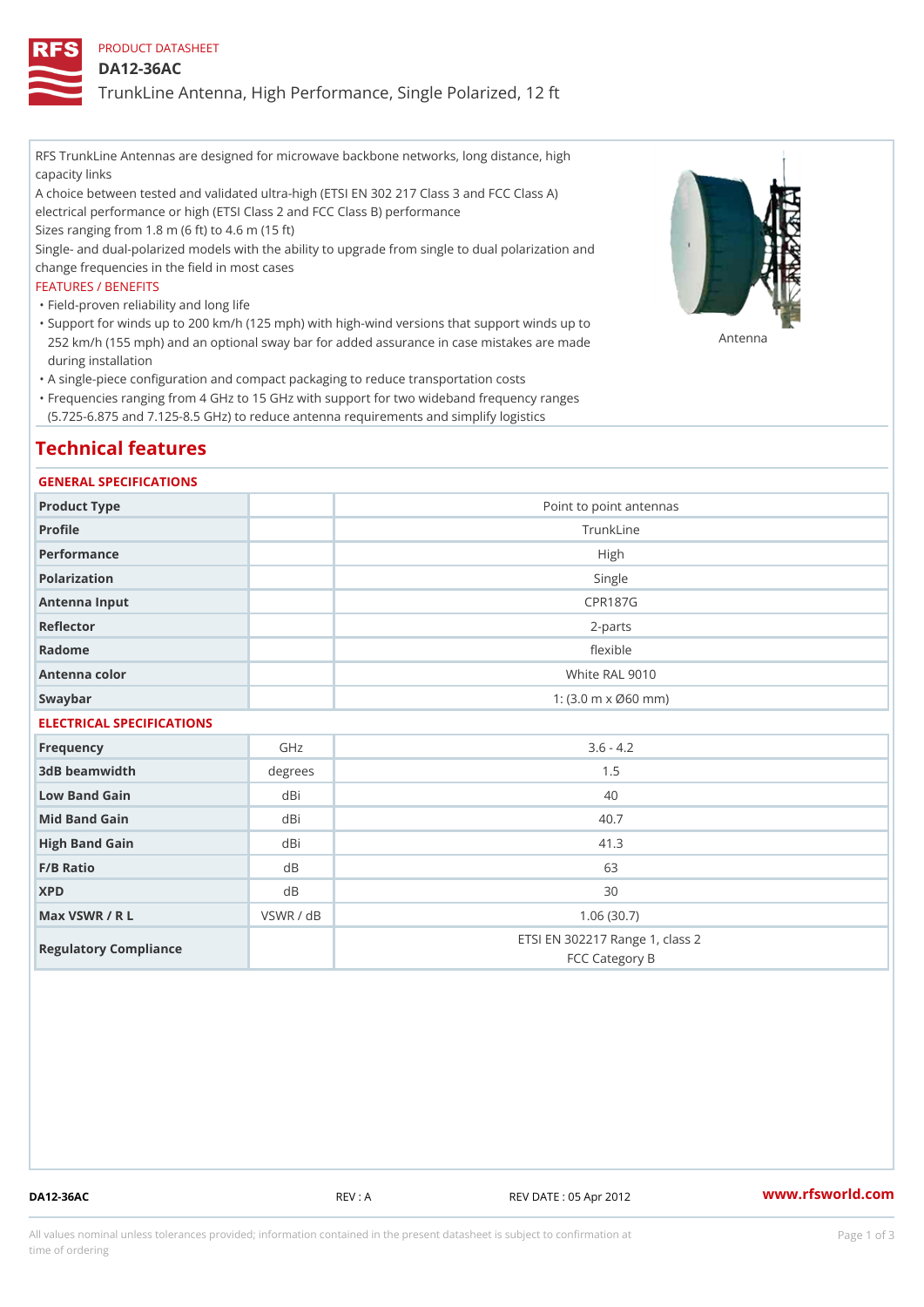## PRODUCT DATASHEET

(in)

m<sub>m</sub> (in)

Dimension\_F

## DA12-36AC

TrunkLine Antenna, High Performance, Single Polarized, 12 ft

| MECHANICAL SPECIFICATIONS                                                            |              |                                                                           |  |  |
|--------------------------------------------------------------------------------------|--------------|---------------------------------------------------------------------------|--|--|
| Diameter                                                                             | ft $(m)$     | 12(3.7)                                                                   |  |  |
| Elevation Adjustment                                                                 | degrees      | ± 5                                                                       |  |  |
| Azimuth Adjustment                                                                   | degree       | ± 5                                                                       |  |  |
| Polarization Adjustment                                                              | degrees      | ± 5                                                                       |  |  |
| Mounting Pipe Diameter<br>minimum                                                    | $mm$ (in)    | 114(4.5)                                                                  |  |  |
| Mounting Pipe Diameter<br>maximum                                                    | $mm$ (in)    | 114(4.5)                                                                  |  |  |
| Approximate Weight                                                                   | kg (lb)      | 420 (924)                                                                 |  |  |
| Survival Windspeed                                                                   | $km/h$ (mph) | 200 (125)                                                                 |  |  |
| Operational Windspeed                                                                | $km/h$ (mph) | 190 (118)                                                                 |  |  |
| <b>STRUCTURE</b>                                                                     |              |                                                                           |  |  |
| Radome Material                                                                      |              | PVC coated fabric                                                         |  |  |
| FURTHER ACCESSORIES                                                                  |              |                                                                           |  |  |
| optional Swaybar                                                                     |              | 1: SMA-SK-60-3000A (3.0 m x Ø60 mm)                                       |  |  |
| Further Accessories                                                                  |              | SMA-WK-12 : Wind Kit<br>SMA-SKO-UNIVERSAL-L : Universal sway bar fixation |  |  |
| MOUNTOUTLINE                                                                         |              |                                                                           |  |  |
| m m<br>$Dimension_A$<br>(in)                                                         |              | 3800 (150)                                                                |  |  |
| m m<br>$Dimension_B$<br>(in)                                                         |              | 2070 (82)                                                                 |  |  |
| m m<br>Dimension_C<br>(in)                                                           |              | 670 (26.5)                                                                |  |  |
| $Dim_D - D -$<br>m <sub>m</sub><br>$114$ m m (4.5 _ ir ) $\sqrt{$ im $\cdot$ $\cdot$ |              | 190(7.5)                                                                  |  |  |
| m m<br>$Dimen sion _E$                                                               |              | 370 (14.57)                                                               |  |  |

1580 (62.5)

DA12-36AC REV : A REV DATE : 05 Apr 2012 [www.](https://www.rfsworld.com)rfsworld.com